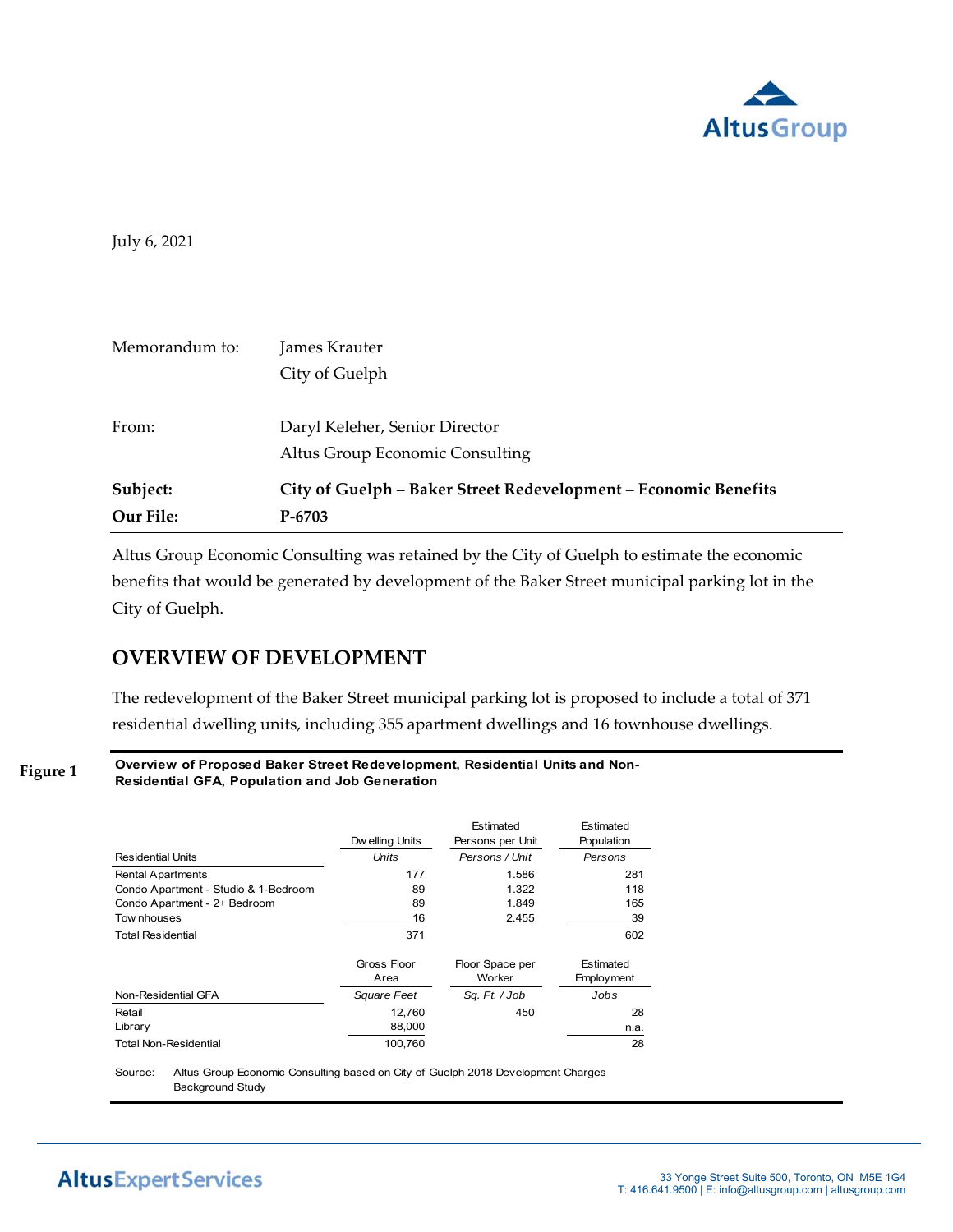

The development is also proposed to include 12,760 square feet of retail gross floor area, and 88,000 square feet for the relocated main library branch. It is estimated that based on average household sizes by dwelling type as forecast in the City's 2018 DC Background Study that the development would be able to accommodate an estimated 602 persons. The retail space is estimated to generate approximately 28 jobs. The library space is assumed to replace the employment from the existing branch nearby in Downtown Guelph.

# **CONSTRUCTION‐RELATED ECONOMIC ACTIVITY**

Using an economic input‐output model, construction‐related activity associated with the development scenario of the subject site would generate a variety of one-time short-term economic benefits in the economy, in terms of economic output, direct employment in the construction of the development, as well as derivative benefits for businesses that provide services and materials to the construction industry.

# **Construction‐Related Employment**

Based on modelling by Altus Group Economic Consulting, the development of the Baker Street site would generate employment directly in the construction of the development. The construction of the development is estimated to generate 517 person-years of employment directly, plus 276 personyears of indirect employment.

The construction‐related employment would result in approximately \$61 million in earned labour income (direct and indirect), a significant portion of which would be earned by construction companies in the Guelph region. A significant proportion of these earnings would be spent in the local economy on day‐to‐day goods and services.

# *Gross Output and GDP*

Economic activity relating to construction of the proposed development on the subject site can be measured from Gross Output or Gross Domestic Product (GDP):

 Gross Output represents a measure of economic activity in the production of new goods and services and includes intermediate and final outputs.<sup>1</sup>

 $1$  For example, in the production of wood furniture, the purchase of wood from a sawmill for \$100 (the intermediate input) and the end‐price of the finished furniture of \$400 (the final output) are added together to estimate Gross Output, or the value of all goods and services purchased throughout.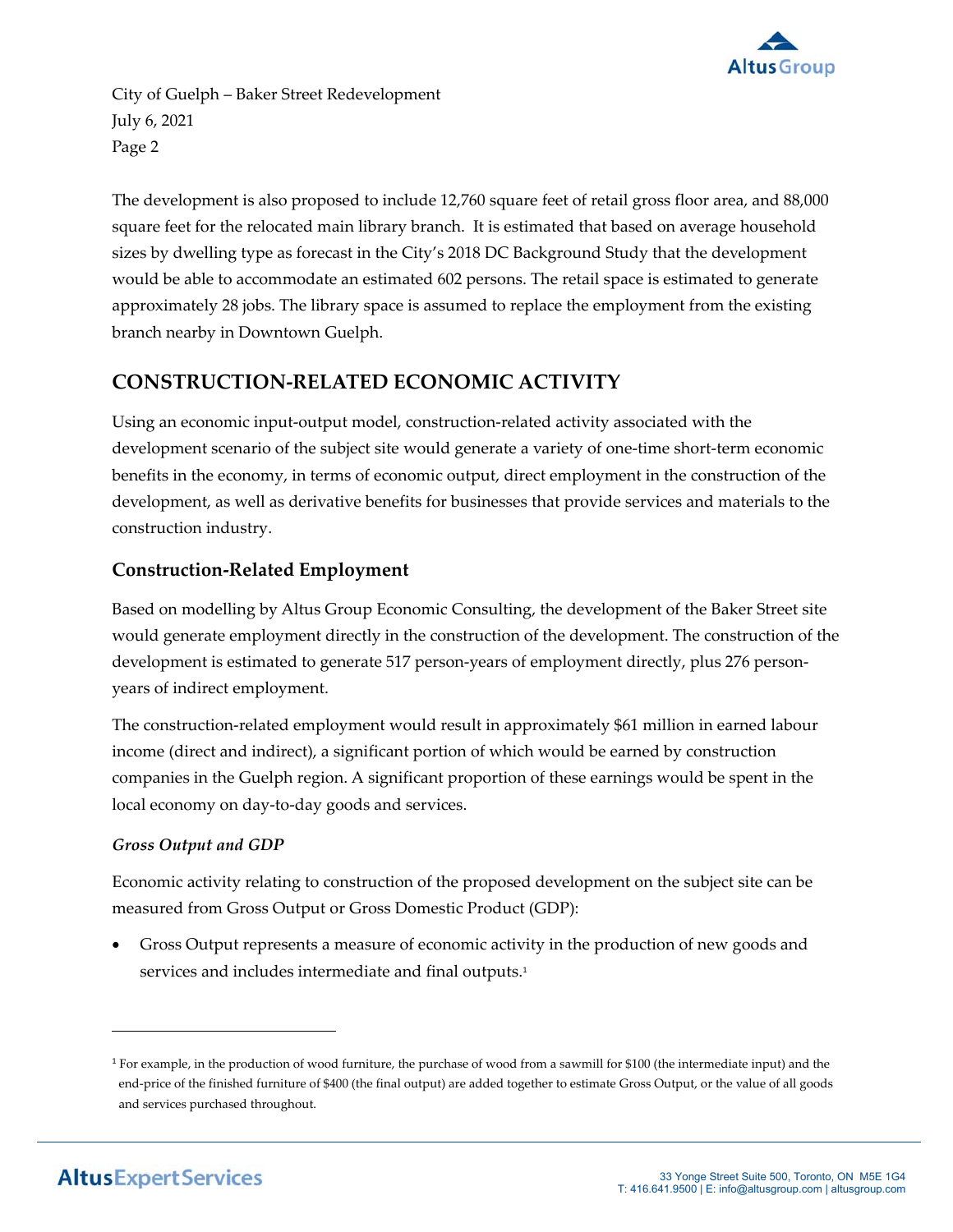

 Gross Domestic Product represents economic activity in the production of new goods and services and includes only final outputs.<sup>2</sup>

The construction of the development would generate \$160 million in Gross Output and \$78 million in GDP.

# **ONE‐TIME REVENUES GENERATED**

# **Development Charges**

Figure 2 shows the development charge (DC) revenues that would be generated, based on the City's development charge rates in effect as of March 2021, assuming that 50% of the residential apartment units would be 2‐bedroom or larger, and the other 50% would be 1‐bedroom or bachelor units.

In total, the development will add \$6.9 million in DC revenues for the City to fund growth‐related infrastructure (see Figure 2 on the following page). Notably, the DC revenues include \$1.49 million for indoor & outdoor recreation, \$1.36 million for water works, \$1.29 million for wastewater works, \$1.24 million for roads, and \$546,000 for transit.

# **Education Development Charges**

Based on the EDC rates imposed by the Upper Grand District School Board (\$2,222 per residential unit) and the Wellington Catholic District School Board (\$619 per residential unit) will generate a total of approximately \$1,008,600 in EDC revenues that can be used to fund the acquisition of school sites necessary to accommodate pupils generated by new housing development.

The EDC revenues include \$788,800 for the Upper Grand District School Board and \$219,700 for the Wellington Catholic District School Board.

# **Building Permit Fees**

Based on the City's building permit fee rates as contained in Schedule A to by‐law (2015)‐19985, the development would generate approximately \$874,100, which provides funding for the operations of the City's building department.

<sup>&</sup>lt;sup>2</sup> In the example of the production of wood furniture, would represent the "value added" to the raw wood, where the \$400 furniture was created from a \$100 input. Therefore, in this case, the GDP would be \$300 (or \$400 final value less \$100 intermediate input value) represents economic activity in the production of new goods and services and includes only final outputs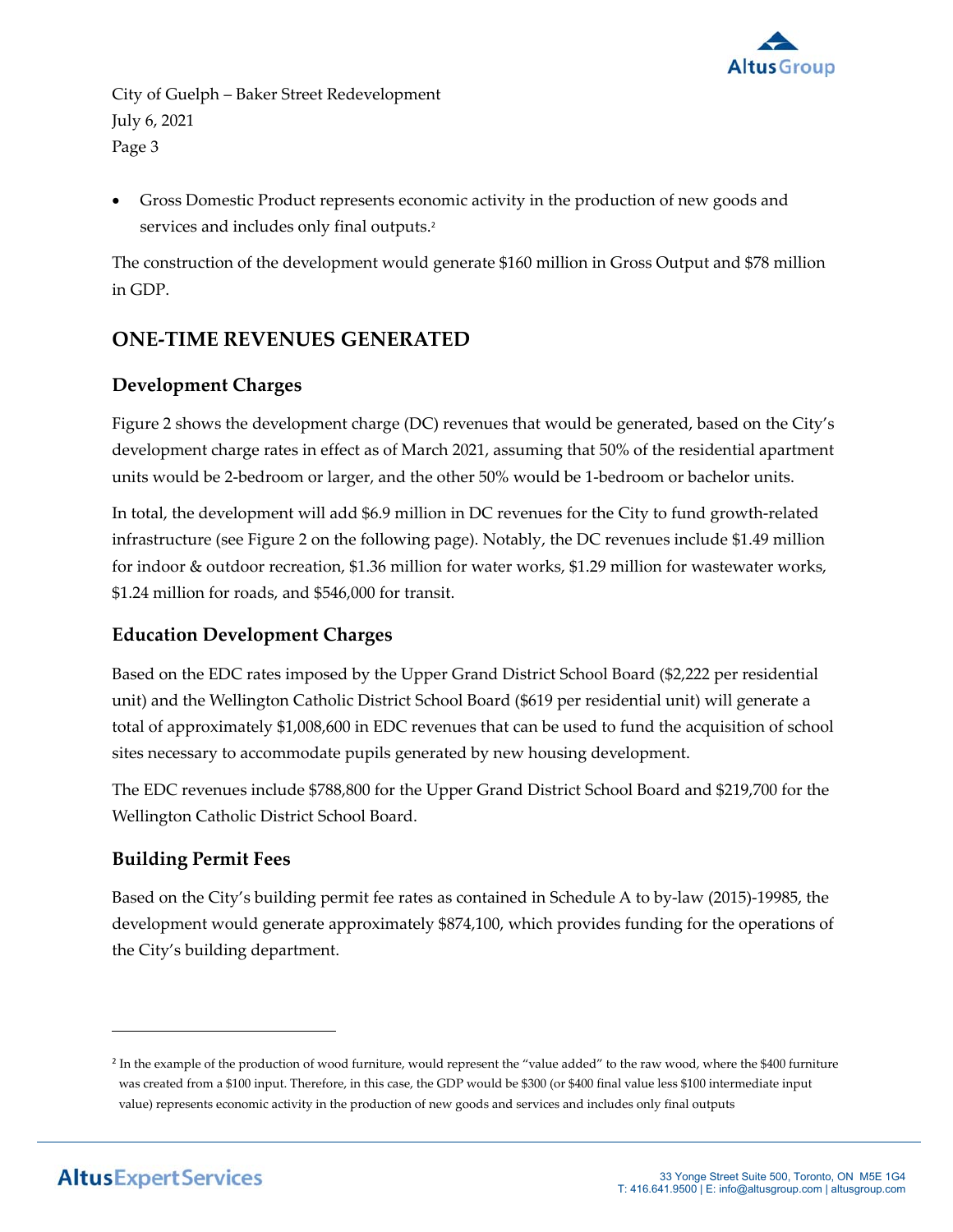

Page 4

**Figure 2**

**Estimated Development Charge Revenues, Baker Street Redevelopment**

|                           |              | <b>Residential Units</b> |                |                              |         |
|---------------------------|--------------|--------------------------|----------------|------------------------------|---------|
|                           | Apartments - |                          |                |                              |         |
|                           | Studio & 1-  | Apartments -             |                |                              |         |
|                           | Bedroom      | 2+ Bedrooms              | Tow nhouses    | Retail                       |         |
|                           |              | Units                    |                | Square Feet                  |         |
| Proposed Development      | 178          | 178                      | 16             | 12,760                       |         |
|                           |              | DC Rates                 |                |                              |         |
|                           | Apartments - |                          |                |                              |         |
|                           | Studio & 1-  | Apartments -             |                |                              |         |
|                           | Bedroom      | 2+ Bedrooms              | Tow nhouses    | Retail                       |         |
| DC Rates by Service       |              | Dollars per Unit         |                | \$/SF                        |         |
| Transit                   | 1,159        | 1,622                    | 2,154          | 1.41                         |         |
| <b>Municipal Parking</b>  | 489          | 685                      | 909            | 0.60                         |         |
| <b>Outdoor Recreation</b> | 1,416        | 1,980                    | 2,629          | 0.20                         |         |
| <b>Indoor Recreation</b>  | 1,853        | 2,591                    | 3,440          | 0.26                         |         |
| Library                   | 408          | 571                      | 757            | 0.05                         |         |
| Administration (Studies)  | 321          | 450                      | 597            | 0.39                         |         |
| Provincial Offences Act   | 3            | 4                        | 5              | $\blacksquare$               |         |
| <b>Health Services</b>    | 99           | 139                      | 184            | 0.03                         |         |
| Ambulance                 | 47           | 66                       | 87             | 0.05                         |         |
| <b>Fire Protection</b>    | 132          | 186                      | 248            | 0.16                         |         |
| Police                    | 279          | 390                      | 519            | 0.32                         |         |
| <b>Waste Diversion</b>    | 208          | 293                      | 388            | 0.11                         |         |
| Stormw ater               | 94           | 132                      | 177            | 0.10                         |         |
| Wastew ater               | 2,747        | 3.844                    | 5,103          | 3.13                         |         |
| Water                     | 2,907        | 4,066                    | 5,399          | 3.32                         |         |
| Roads and Related         | 2,635        | 3,686                    | 4,894          | 3.02                         |         |
| Total                     | 14,800       | 20,704                   | 27,489         | 13.15                        |         |
|                           |              | <b>DC Revenues</b>       |                |                              |         |
|                           | Apartments - |                          |                |                              |         |
|                           | Studio & 1-  | Apartments -             |                |                              |         |
|                           | Bedroom      | 2+ Bedrooms              | Tow nhouses    | Retail                       | Total   |
| DC Revenues by Service    |              |                          | <b>Dollars</b> |                              |         |
| Transit                   | 205,723      | 287,905                  | 34,464         | 17,992                       | 546,083 |
| <b>Municipal Parking</b>  | 86,798       | 121,588                  | 14,544         | 7,656                        | 230,585 |
| <b>Outdoor Recreation</b> | 251,340      | 351,450                  | 42,064         | 2,552                        | 647,406 |
| <b>Indoor Recreation</b>  | 328,908      | 459,903                  | 55,040         | 3,318                        | 847,168 |
| Library                   | 72,420       | 101,353                  | 12,112         | 638                          | 186,523 |
| Administration (Studies)  | 56,978       | 79,875                   | 9,552          | 4,976                        | 151,381 |
| Provincial Offences Act   | 533          | 710                      | 80             | $\qquad \qquad \blacksquare$ | 1,323   |
|                           |              |                          |                |                              |         |

Health Services 27,573 24,673 2,944 383 45,572 Ambulance 8,343 11,715 1,392 638 22,088 Fire Protection 23,430 33,015 3,968 2,042 62,455 Police 49,523 69,225 8,304 4,083 131, 135 Waste Diversion 36,920 52,008 6,208 1,404 96,539 Stormw ater 16,685 23,430 2,832 1,276 44,223 Wastew ater 487,593 682,310 81,648 39,939 1, 291,489 Water 515,993 721,715 86,384 42,363 1, 366,455 Roads and Related **167,713** 654,265 78,304 38,535 1,238,817 Total 2,626,468 3,675,138 439,840 167,794 6,909,239

Source: City of Guelph DC rates effective March 2, 2021 to March 1, 2022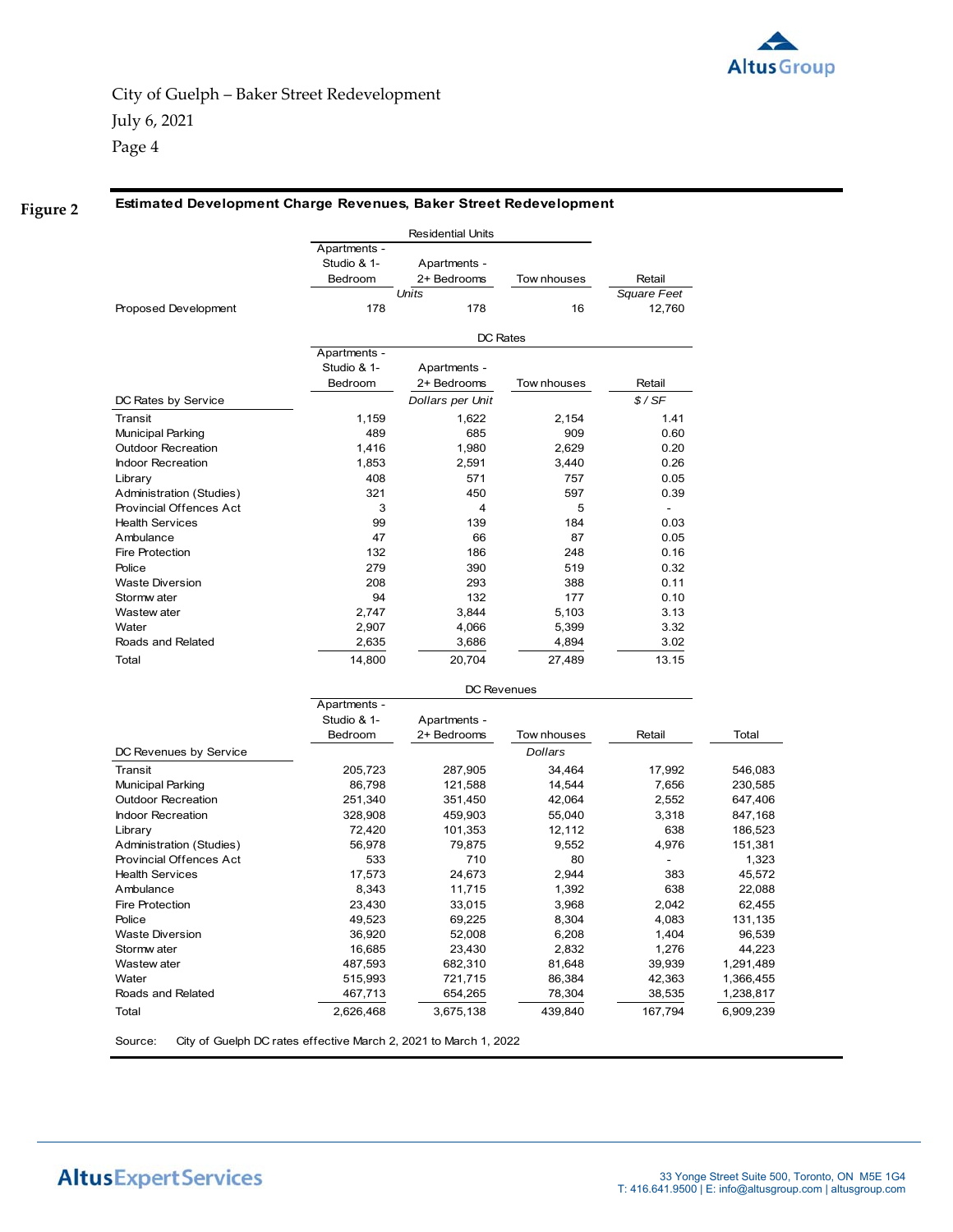

# **ON‐GOING REVENUES AND BENEFITS**

### **Annual Property Taxes**

Figure 3 shows the property tax revenues that would be generated by each of the two development scenarios at full build-out. The residential assessment estimates are based on the average sales price for newly built apartments in the City of Guelph, with a downward adjustment made to account for the differences between sales prices and assessment values. The non-residential assessment estimates are based on a sample of assessment values for comparable developments in the City.

Based on our modelling, it is estimated that the development would generate \$95.8 million in assessment value and provide a total of \$1.13 million in annual property tax revenues, including approximately \$969,700 for the City, and \$165,200 for education.

| Figure 3 | Property Tax Assessment, Baker Street Redevelopment, City of |
|----------|--------------------------------------------------------------|
|          | Guelph                                                       |

|                                            |                  | Redevelopment<br><b>Statistics</b> |
|--------------------------------------------|------------------|------------------------------------|
| <b>Residential Units</b>                   |                  | <i>Units</i>                       |
| <b>Rental Apartment</b>                    |                  | 177                                |
| Apartment - Studio & 1-Bedroom             |                  | 89                                 |
| Apartment - 2+ Bedroom                     |                  | 89                                 |
| Tow nhouses                                |                  | 16                                 |
| <b>Total Residential</b>                   |                  | 371                                |
|                                            |                  |                                    |
| Non-Residential GFA                        |                  | Square Feet                        |
| Retail                                     |                  | 12,760                             |
|                                            |                  |                                    |
|                                            | Assessment Value |                                    |
| Assessment Value                           | Assumption       | Assessment Value                   |
| <b>Residential</b>                         | $$/$ Unit        | <b>Dollars</b>                     |
| <b>Rental Apartment</b>                    | 150,000          | 26,550,000                         |
| Condo Apartment - Studio & 1-Bedroom       | 290,000          | 25,810,000                         |
| Condo Apartment - 2+ Bedroom               | 370,000          | 32,930,000                         |
| Tow nhouses                                | 500,000          | 8,000,000                          |
| <b>Total Residential</b>                   |                  | 93,290,000                         |
|                                            |                  |                                    |
| Non-Residential                            | \$/Square Foot   |                                    |
| Retail                                     | 200              | 2,552,000                          |
| Total                                      |                  | 95,842,000                         |
| Source:<br>Altus Group Economic Consulting |                  |                                    |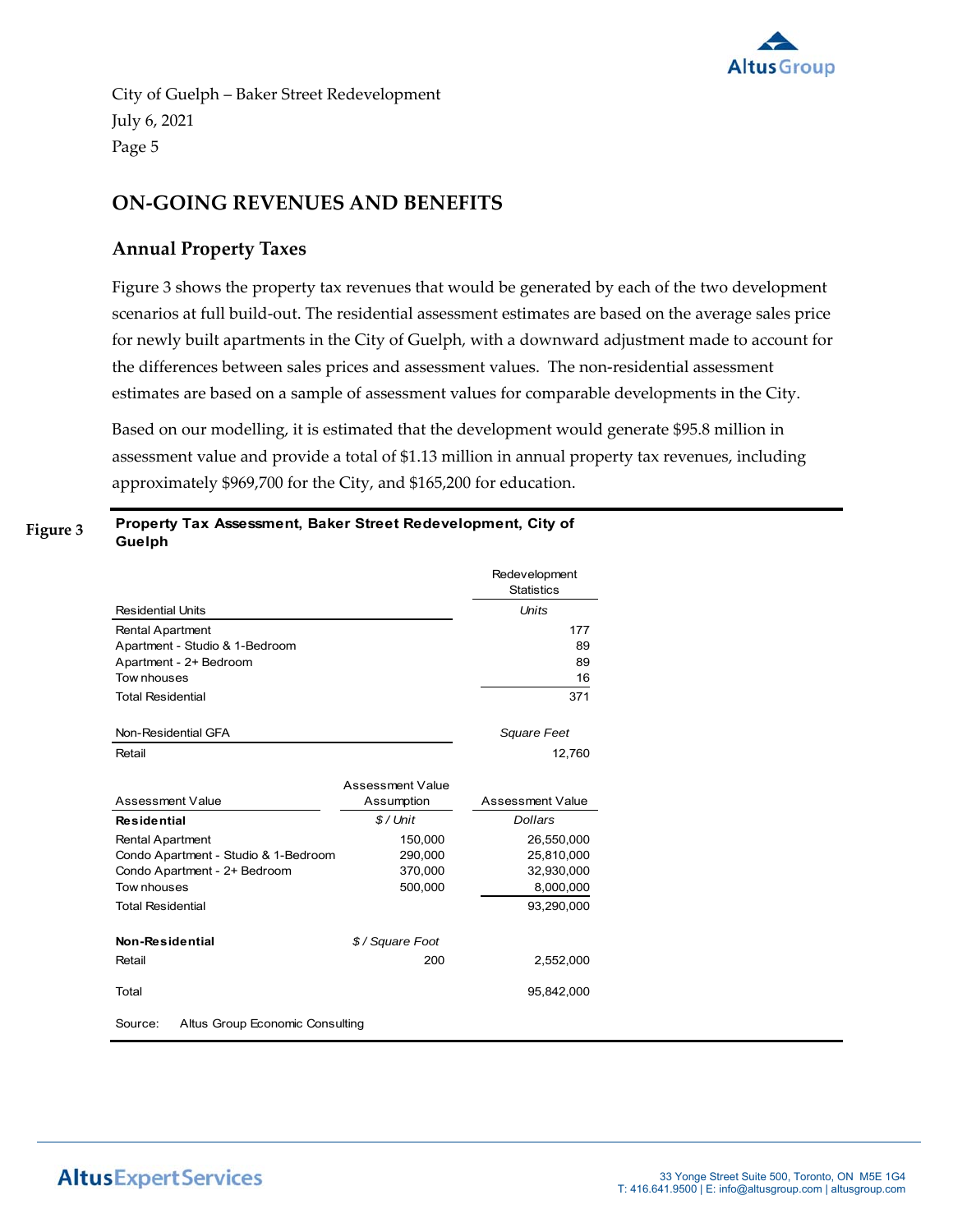

#### **Estimated Annual Property Tax Revenue, Baker Street Redevelopment, City of Figure 4**

|                                            | 2021 Property Tax Rates |                |           |
|--------------------------------------------|-------------------------|----------------|-----------|
|                                            | City                    | Education      | Total     |
| <b>Tax Class</b>                           |                         | Percent        |           |
| Residential                                | 0.9896%                 | 0.1530%        | 1.1426%   |
| Multi-Residential (new)                    | 0.9896%                 | 0.1530%        | 1.1426%   |
| Commercial                                 | 1.8209%                 | 0.8800%        | 2.7009%   |
|                                            | Property Tax Revenues   |                |           |
|                                            | City                    | Education      | Total     |
| Revenues by Sector                         |                         | <b>Dollars</b> |           |
| Residential (condo apartments, towns)      | 660,465                 | 102,112        | 762,577   |
| Multi-Residential (rental apartments)      | 262,741                 | 40,622         | 303,363   |
| Non-Residential                            | 46,469                  | 22,458         | 68,926    |
| Total                                      | 969.675                 | 165.191        | 1,134,866 |
| Altus Group Economic Consulting<br>Source: |                         |                |           |

#### **Permanent Jobs**

Based on the Floor Space per Worker Factors ("FSW Factors") from the City's 2018 Development Charges Background Study (450 sq. ft. per job), it is estimated that the retail space would generate a total of 28 jobs.

The library space will also generate a substantial amount of jobs, however, roughly half of the space in the new library would replace the existing library. Therefore, it is expected that the new library would generate more jobs than the existing library location, however the exact amount is not known at this time.

Further, the residential buildings will require daily management and maintenance. Based on the benchmark of one (1) job per 75,000 square feet of residential space, it is estimated that an additional five (5) jobs would be generated from the day‐to‐day operation, security, maintenance, landscaping of the residential buildings within the development.

# **OTHER BENEFITS FOR DOWNTOWN GUELPH**

# **Retail Spending by New Households and Workers**

The residents of the dwelling units in the proposed development will help support local retail stores and businesses. Annual spending on goods and services by the new residents are estimated to be \$18.3 million per year (Figure 5).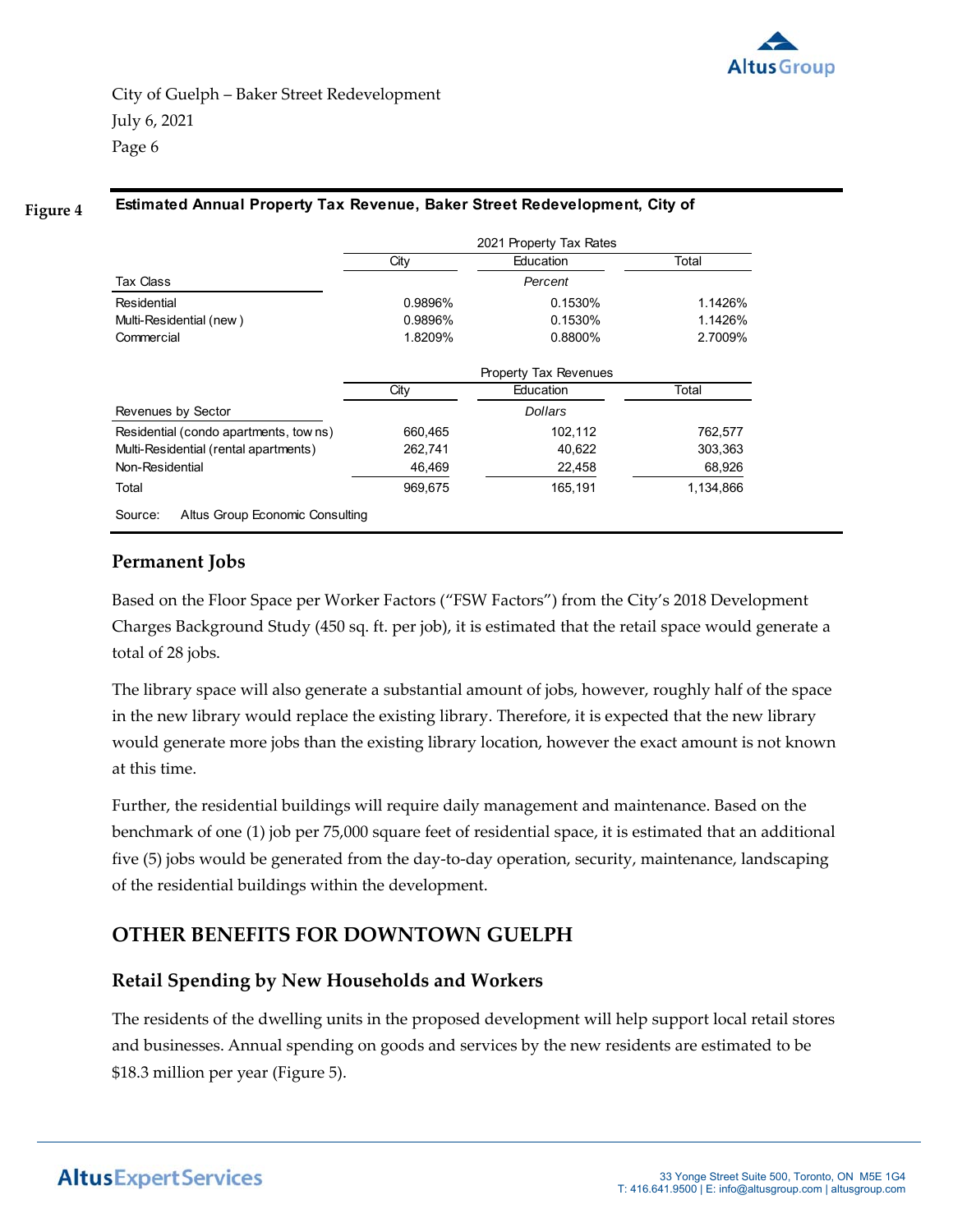

We have estimated, based on the mix and type of retail businesses and services occupying buildings in the Downtown, and the breakdown of annual household spending by category, that roughly 23% of this spending can be anticipated to be spent at Downtown businesses, or \$4.2 million per year.

This estimate is based on expected high proportions of annual spending from residents in the residential scenario on food (from grocery stores and restaurants), household supplies, clothing, gasoline, health care, and tickets for sporting and performing arts events within Downtown Guelph.

#### **Estimated Spending on Goods and Services by Future Households within Baker Street Redevelopment, City of Guelph Figure 5**

|                                                                           | <b>Dollars</b> |
|---------------------------------------------------------------------------|----------------|
| Total: Estimate of Average Household Spending, Ontario, 2019              | 97,385         |
| <b>Shelter Costs</b><br>Less:                                             | 22.364         |
| Personal Taxes<br>Less:                                                   | 17,911         |
| Insurance and Pension Contributions<br>Less:                              | 5.346          |
| Less:<br>Gifts of Money                                                   | 2.252          |
| Games of Chance (net)<br>Less:                                            | 193            |
| Estimated Average Household Spending on Goods and Services, Ontario, 2019 | 49.319         |
|                                                                           | Households     |
| Proposed Development                                                      | 371            |
|                                                                           | Dollars        |
| Estimated Annual Retail Spending by Households in Proposed Development    | 18.297.349     |

Note: Household Spending after deductions includes food, household operation, furnishings and equipment, Source: Statistics Canada, Survey of Household Spending (SHS) clothing, transportation, health care, personal care, recreation, reading materials and other printed matter, education, tobacco products and alcoholic beverages, and miscellaneous expenditures

# **Aiding Economic Sectors Hurt by Pandemic**

Many of the sectors that will most directly benefit from additional residents and associated economic activity in the Downtown, such as the arts and entertainment sectors, food and drinking places, and retail stores are the same sectors hit hardest by the economic fallout from the health measures taken to contain the Covid‐19 pandemic.

Figure 6 shows the decline in GDP for select industries – while Ontario‐wide economic activity fell by 5% in 2020 (versus 2019), many of the sectors occupying commercial space in the Downtown were hit significantly harder - the arts and entertainment sector saw activity fall by over 46%, while the food services sector (restaurants) saw a decline of 33%. Clothing stores saw a decline of nearly 29%.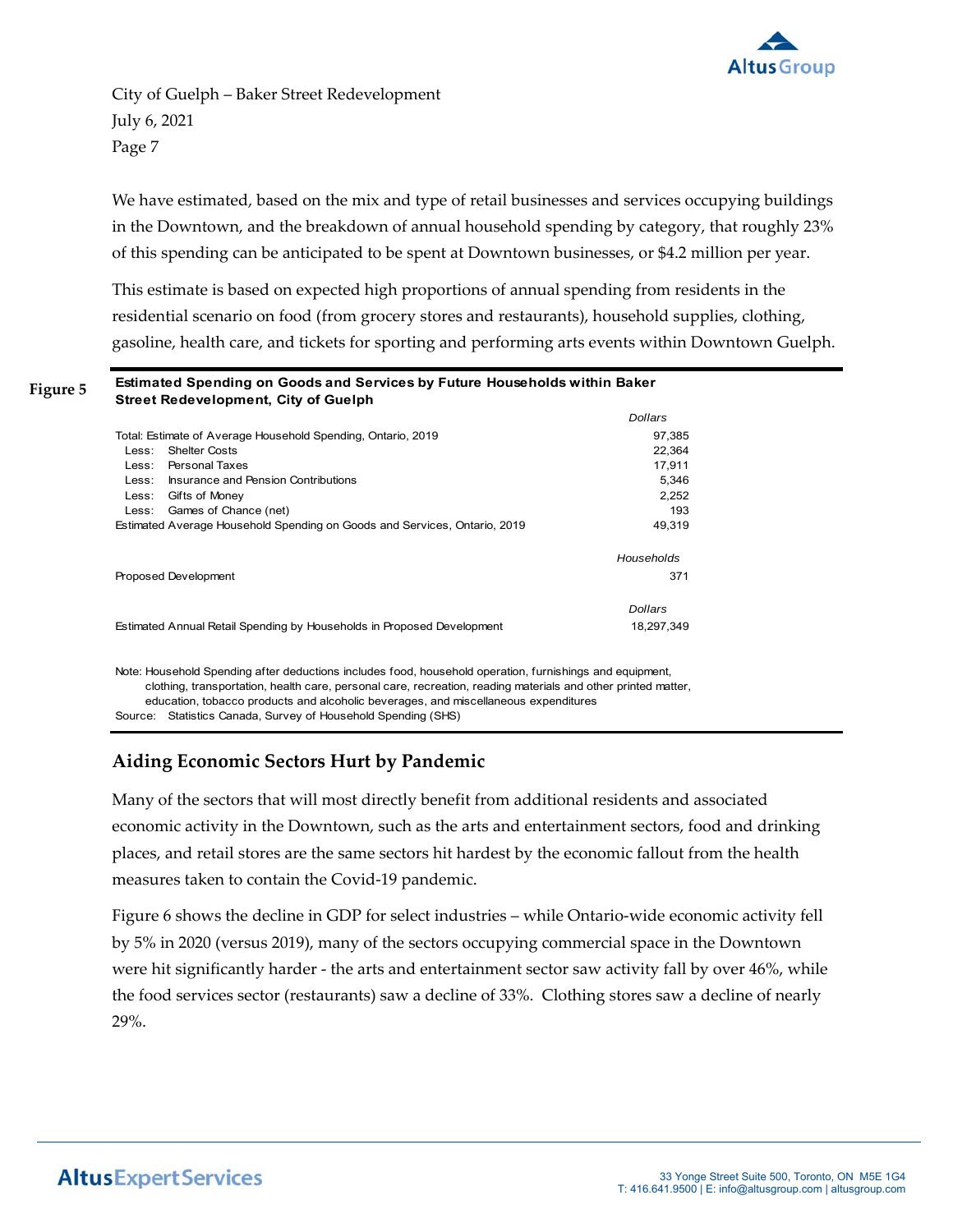



#### **Change in Gross Domestic Product by Industry, Ontario, 2019 to 2020 Figure 6**

# **Boosting Transit Ridership**

The proposed development, by adding significant amounts of net new population to Downtown Guelph can help add potential new transit ridership to the City's transit system through its proximity to the Guelph Central Station

Monthly transit ridership in the City fell by over 60% from 568,000 riders pre‐pandemic to 226,380 riders post-pandemic (as of November 2020).<sup>3</sup> Adding more residents within close proximity to all of the City's transit routes can help provide a boost to transit ridership, better utilizing the City's investments in transit services, and adding transit fare revenues to help fund the City's ongoing operating costs.

Additionally, the development can also benefit the ridership on the GO transit system, with additional prospective riders in proximity to Guelph GO station, which will help boost ridership using the GO station and contribute towards the success of the proposed two‐way, all‐day service expansion along the Kitchener GO line.

<sup>3</sup> https://www.guelphtoday.com/local-news/faced-with-plunging-ridership-council-considering-changes-to-guelph-transit-2869596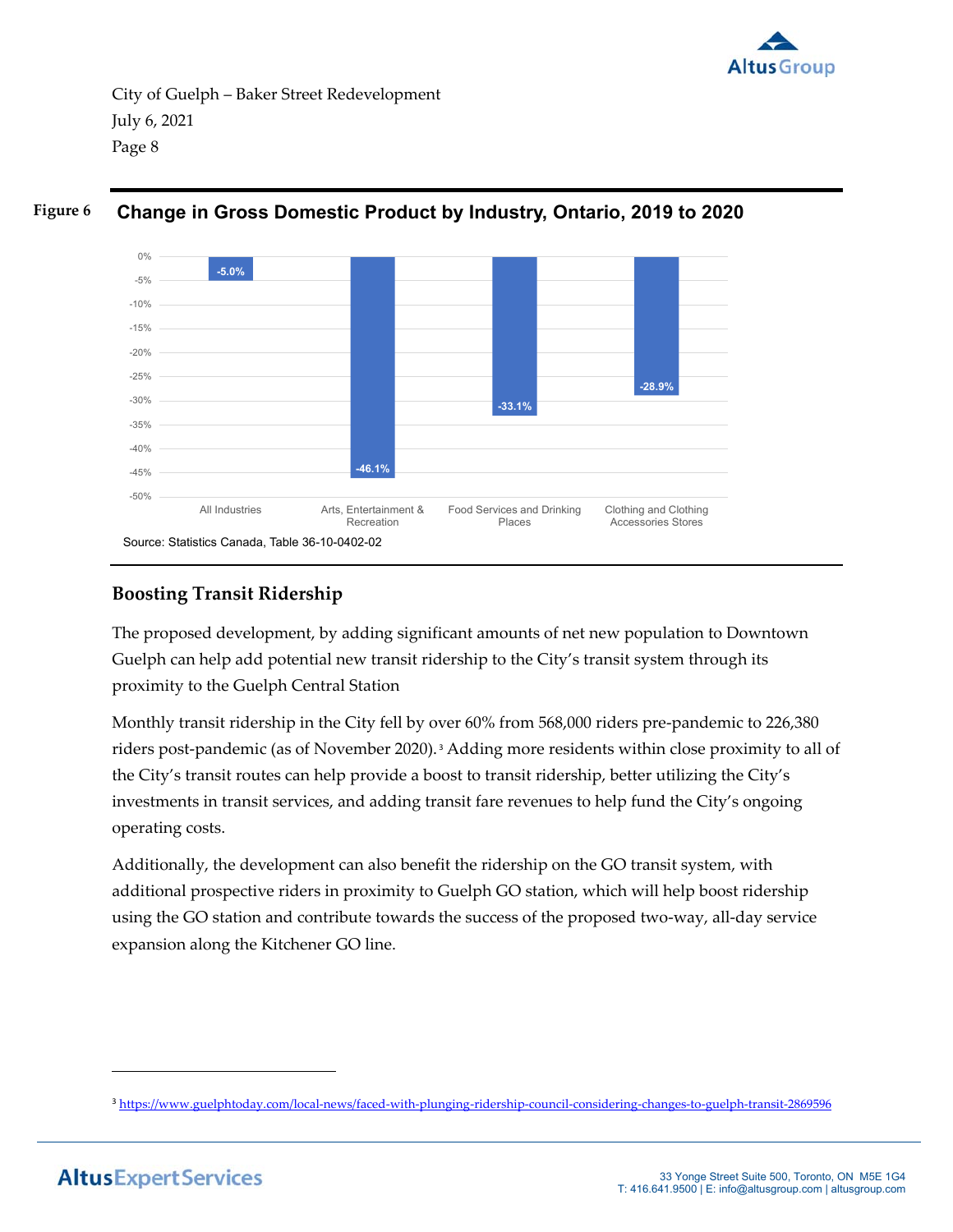

# **Improving Utilization of Wilson Street Parkade**

The closure of the Baker Street parking lot to make way for the proposed redevelopment can help redirect vehicles seeking parking to the recently constructed Wilson Street Parkade. The Baker Street project can therefore help better leverage the City's investments in that facility.

# **Contributing to Achievement of Downtown Urban Growth Centre Density Targets**

Under the Growth Plan for the Greater Golden Horseshoe, the City has recommended a minimum density target of 200 persons and jobs per hectare in the Downtown Guelph Urban Growth Centre by 2051.

As of 2006, the Downtown Guelph UGC had a density of 96 persons and jobs per hectare and based on the minimum density target (200 persons and jobs per hectare by 2051) and land area of the Downtown UGC (120 hectares), the Downtown will need to add approximately 11,000 additional people and 1,800 additional jobs.<sup>4</sup> The proposed development can significantly contribute to the achievement of the minimum density target in the Downtown by adding approximately 600 new residents and 28 new jobs, which represents nearly 5% of the additional persons and jobs required to achieve the minimum density target in the Downtown Guelph UGC.

# **SUMMARY**

Figure 7 summarizes the economic benefits from the development of the Baker Street site in Downtown Guelph.

<sup>4</sup> City of Guelph, Shaping Guelph – Housing Analysis and Strategy, (February 19, 2021)